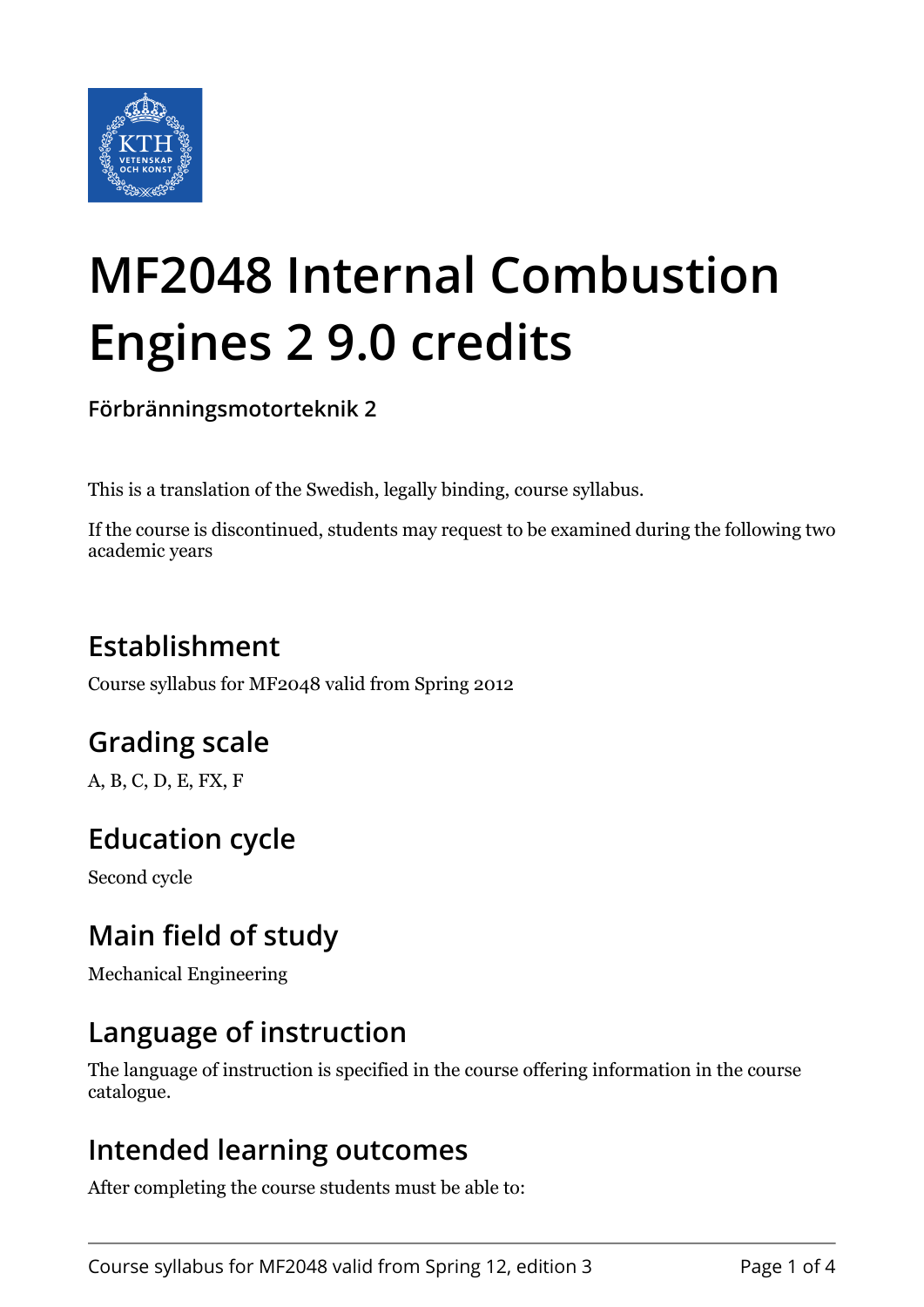•On a clear and simple way present their findings orally and in writing

•Identify the most common exhaust emissions from internal combustion engines and their impact on health and environment

After completing the course students must be able to describe:

•The combustion and emission formation in the spark ignited engine

•A turbo-supercharging systems from a performance perspective

•The combustion and emission formation in the diesel engine

•Different methods to reduce exhaust emissions from diesel engines, both in combustion and aftertreatment

•Mass forces and vibration of a single cylinder engine

•How the two-stroke engine works

•How pulses in inlet and exhaust systems affect cylinder filling

•Thoughts and reasoning in current engine development

After completing the course students must be able to demonstrate an understanding of:

•Challenges related to industrial application

• Possibilities and limitations of using a simulation program for engine performance

#### **Course contents**

The course covers combustion, exhaust emission formation and control of exhaust emissions of spark ignition and diesel engines. It covers inertia forces and two-stroke engines. Training in oral and written presentation are included. The course builds on the content of the ICE 1 and is a continuation of this.

## **Disposition**

Combustion and formation of emissions in diesel, SI-engines and alternative combustion schemes are treated in lectures. This is followed up by laboratory exercise with combustion analyses. Laboratory exercises with measurements similar to certification illustrate the emission problem. Control systems are important for optimisation of performance and emissions. This is illustrated in lecture and laboratory exercise.

Aftertreatment systems including catalysts, SCR and particulate filters are discussed.

Ship engines are treated in lectures.

Crank mechanism kinetics is deduced directed towards 1st and 2nd order vibrations. Vibrations including torsional vibrations are treated with related mathematical problems trained.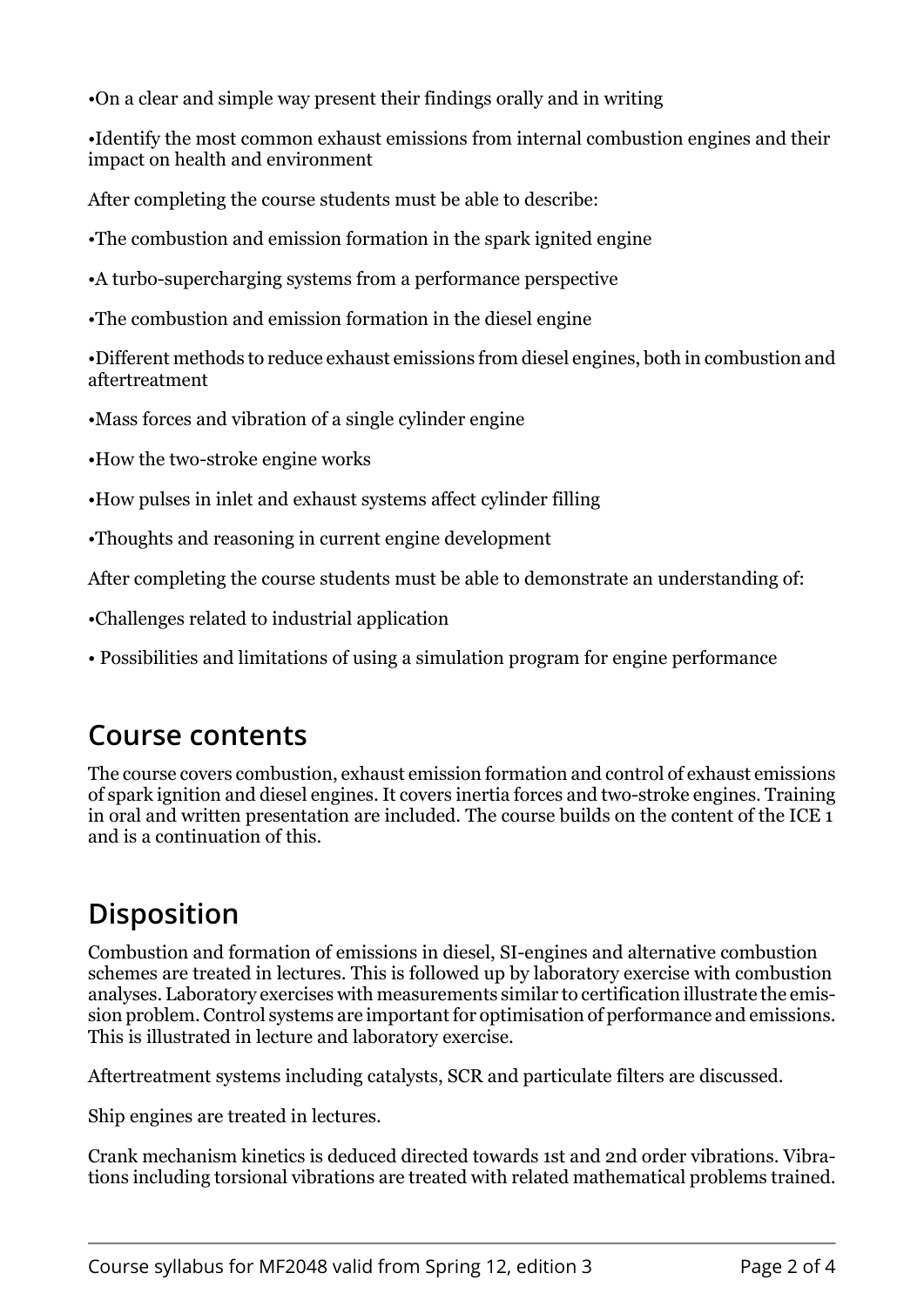Thermodynamic cycle calculations are performed with world leading commercial software. The computer exercises are done during scheduled time with support from instructors. The computer exercises have objectives to learn how gas exchange gas dynamics and turbocharging can be optimized for a performance target. The pulsative nature of the gas dynamics is highligted.

Engine design, material choice and production methods are treated.

Industry tours are made to study product development and engine production.

Each student chooses a subject to be presented for about 20 minutes during a randomly chosen lecture time. A lecture in presentation technique is included.

## **Specific prerequisites**

KTH-student: Minimum 120 credits and SG1220/5C1220, MF2047/MF2015/(4F1430) or other similar knowledge.

Master Student: Bachelor in Machine Design or Chemical Sience with knowledge in Fluid Mechanics and MF2047 or similar

Other Students: Bachelor in Machine Design or Chemical Sience with knowledge in Fluid Mechanics similar to course SG1220 (6 credits) .

Documented proficiency in English B

#### **Course literature**

Bosch Automotive Handbook

Heywood Internal Combustion Engine Fundamental, McGraw-Hill

Additional literature made available during the course

## **Examination**

- INL1 Hand in task, 5.0 credits, grading scale: A, B, C, D, E, FX, F
- PRO1 Project Work, 2.0 credits, grading scale: A, B, C, D, E, FX, F
- PRO2 Project Work, 2.0 credits, grading scale: A, B, C, D, E, FX, F

Based on recommendation from KTH's coordinator for disabilities, the examiner will decide how to adapt an examination for students with documented disability.

The examiner may apply another examination format when re-examining individual students.

Other students: To be able to follow the course you must have knowledge similar to the basic course MF2047/MF2015